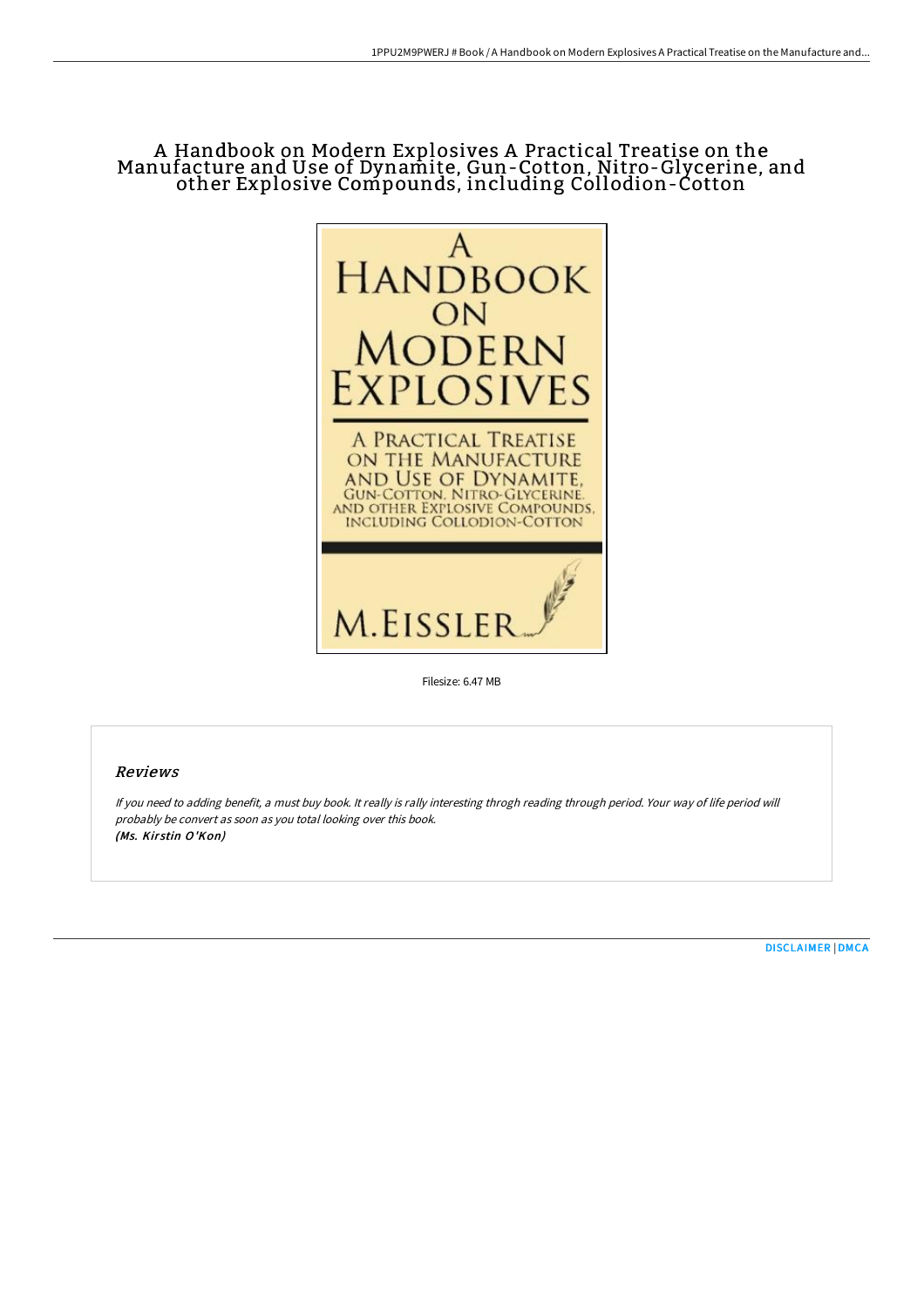### A HANDBOOK ON MODERN EXPLOSIVES A PRACTICAL TREATISE ON THE MANUFACTURE AND USE OF DYNAMITE, GUN-COTTON, NITRO-GLYCERINE, AND OTHER EXPLOSIVE COMPOUNDS, INCLUDING COLLODION-COTTON

## Φ **DOWNLOAD PDF**

Windham Press. Paperback. Condition: New. 426 pages. Dimensions: 9.0in. x 6.0in. x 1.0in.A Handbook on Modern Explosives Manuel Eissler Contents I-Characteristics of Modern Explosives II-Attempts at Substitutes for Gunpowder III-Preparation of Nitro-glycerine IV-Properties of Nitro-glycerine V-Varieties of Dynamite VI-Applications of Gun Cotton VII-Manufacture of Gun-cotton VIII-Properties of Gun-cotton IX-Varieties of Gun-cotton and other Nitro-compounds X-Collodion-cotton XI-Various other Explosives XII-Determination of the Relative Strength of Explosives XIII-Conditions to which Modern Explosives should Respond XIV-General Directions for Using Dynamite XV-Explosives in Practical Application XVI-Nitro-gelatine and Gelatinedynamite in Practical Application XVII-Application of Electricity in Firing Mines XVIII-Use of Explosives in Fiery Mines XIX-Application of Explosives in Submarine Engineering XX-Application of Explosives for Military Purposes Preface For over four hundred years the science of Explosives remained in status quo. Chroniclers record the name of a Franciscan friarone Berthold Schwartz, of Freiberg as the inventor, in or about the year 1328, of what has since been known as Gunpowder; although many records are in existence which indicate that prior to that date the Arabs knew the use of an explosive mixture which they called Medfaa. To whom the credit really belongs of inventing gunpowder is so far not cleared up, but there is no doubt that explosive mixtures existed and were utilised by the Chinese as far back as the beginning of the Christian era. The first advance leading to the introduction of the modern High Explosives was made in 1832 by the French chemist Barconnot, of Nancy, who discovered that when starch, fibres, and analogous substances are acted upon by concentrated nitric acid, they are changed into highly combustible materials. In 1838 Pelouze continued these researches, and he ascertained that this new inflammable materialwhich he called Xyloidine took fire at 1800 C. when submitted to strong pressure, such as a rapid blow. He also...

A Read A Handbook on Modern Explosives A Practical Treatise on the Manufacture and Use of Dynamite, Gun-Cotton, Nitro-Glycerine, and other Explosive Compounds, including [Collodion-Cotton](http://techno-pub.tech/a-handbook-on-modern-explosives-a-practical-trea.html) Online **E** Download PDF A Handbook on Modern Explosives A Practical Treatise on the Manufacture and Use of Dynamite, Gun-Cotton, Nitro-Glycerine, and other Explosive Compounds, including [Collodion-Cotton](http://techno-pub.tech/a-handbook-on-modern-explosives-a-practical-trea.html)